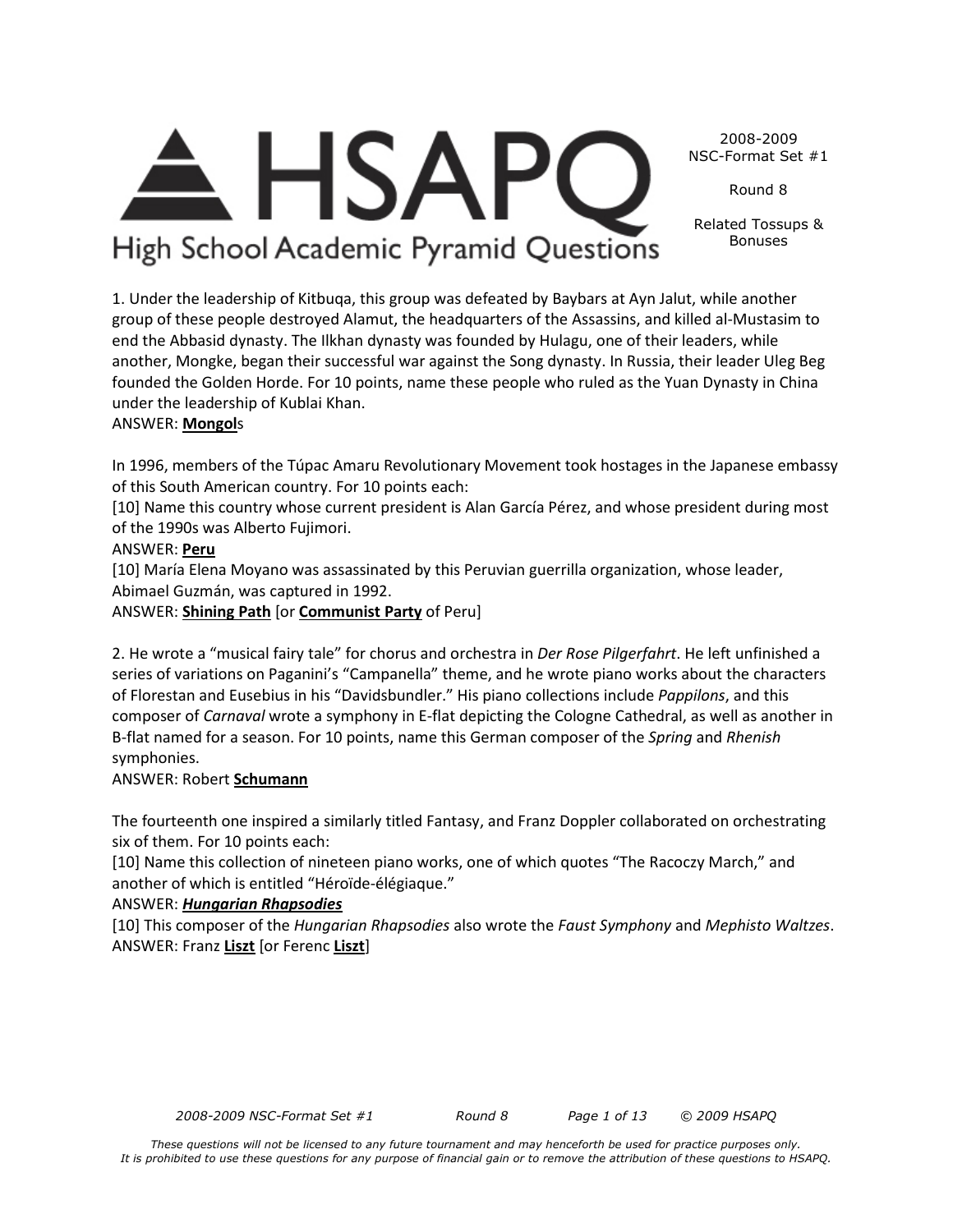3. Terminal moraines create ribbon ones, and a set of connected ones emerging due to glacial action are called paternoster ones. The clearest ones are oligotrophic, which are devoid of plant life, while meromictic ones often have steep basins. They can form in calderas, and the oxbow ones form from cut off meanders. The most common holomictic type of them features a mixing of the epilimnion and hypolimnion. For 10 points, name these bodies of water that are surrounded by land, and feature a less consistent temperature throughout than ponds.

#### ANSWER: **lake**

A diet consisting mainly of polished white rice will likely lead to a deficiency of this vitamin, which is prevalent in the seed coats of cereal grains. For 10 points each:

[10] Name this vitamin that contains a thiazole and a pyrimidine group, and is needed for normal functioning of the nervous system.

ANSWER: **thiamine** [or **thiamin**; or vitamin **B1**]

[10] A deficiency of vitamin B1 results in this condition that can manifest as Wernicke-Korsakoff syndrome in alcoholics.

#### ANSWER: **beriberi**

4. CES functions are commonly used to represent this quantity, and because it is unitless, any monotonic transform applied to functions representing it gives the same MRS curve. The maximization of this quantity with a budget constraint is often called the consumer's problem. It is constant along an indifference curve, and those curves are concave because the marginal form of it "diminishes" with additional consumption of a good. For 10 points, identify this quantity which is a measure of happiness gained by consumption of a good.

#### ANSWER: **utility** [or **utility functions**]

Contractionary monetary policy adopted in 1979 led to one of these named for then Fed Chairman Paul Volcker. For 10 points each:

[10] Identify these events which are not always associated with a decrease in real GDP over two quarters or more.

#### ANSWER: **recession**

[10] Recessions are part of these economic fluctuations, which consist of a contraction, a trough, an expansion, and a peak.

#### ANSWER: **business cycle**s

5. One of the eight criteria for one type of them is that they should not absorb light at wavelengths longer than 230 nanometers. That type also ensures stable complexes involving them and cationic ligands, and is named for Norman Good. MKP reduces nitrogen loss and is a commonly used namesake "agent". The value that they most influence can be calculated using the Henderson-Hasselbalch equation, which requires knowledge of their pKa. For 10 points, name these solutions which minimize pH change.

#### ANSWER: **buffer** solutions

*2008-2009 NSC-Format Set #1 Round 8 Page 2 of 13 © 2009 HSAPQ*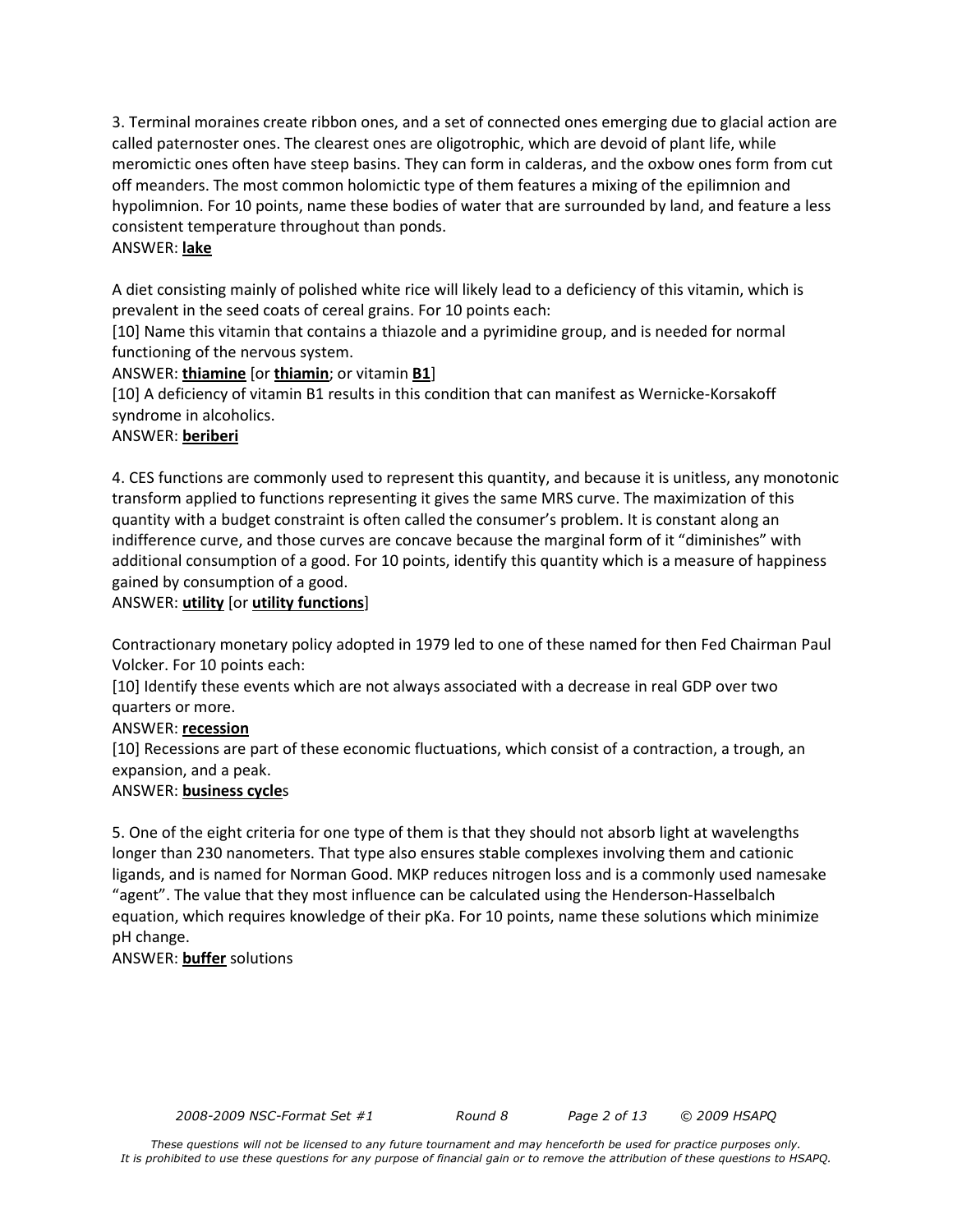Its namesake "organizing regions" consist of tandem repeats on five chromosomes. For 10 points each: [10] Identify this organelle, one of whose principal roles is the creation of ribosomes.

#### ANSWER: **nucleolus**

[10] The nucleolus contains several of these organelles. Better known examples of them store fluids in plant cells.

#### ANSWER: **vacuole**s

6. This man established the policy of "no war, no peace" in opposition to his deputy Georgy Chicherin, but was forced to take less desirable terms after balking at the initial offer of the Treaty of Brest-Litovsk. This man originated the doctrine of permanent revolution, and he founded the original *Pravda*. In 1918, he became leader of the Red Army, and due to his opposition to Socialism in One Country, he was exiled after the death of Lenin. For 10 points, name this man assassinated on Stalin's orders in 1940 in Mexico City.

ANSWER: Leon **Trotsky** [or Lev Davidovich **Bronstein**]

Name these German military theorists, for 10 points each:

[10] His statement, "War is the continuation of politics by other means" was the antithesis part of a Hegelian dialectic found in this man's magnum opus, *On War*.

#### ANSWER: Karl von **Clausewitz**

[10] This successor of Moltke realized that Germany could not fight a war on two fronts and developed his namesake plan to quickly subjugate Belgium and France during World War I. ANSWER: Alfred von **Schlieffen**

7. Both the creator god and the god of death are depicted as this animal in Fijian mythology. Da Aido Hwedo is represented as this animal to the Fon, and the Aztec Coatlicue and Egyptian Apep are also depicted as this animal. The Ouroboros is depicted as one of these eating its own tail, and Quetzalcoatl is a "plumed" one of these animals. Another of these creatures was thrown into Midgard at birth and will spew Thor with venom at Ragnarok, Jormungand. For 10 points, name this animal whose form was also taken by the tempter of Eve in the Garden of Eden.

#### ANSWER: **serpent** [or **snake**]

Persia has been a breeding ground for religions. Name some, for 10 points each. [10] This dualistic religion and philosophy has such cool things as Towers of Silence and Fire Temples. It follows the teachings of Zarathustra, and sees Ahura Mazda and Ahriman duke it out. ANSWER: **Zoroastrianism** [accept word forms]

[10] Persia also saw the birth of this religion, which combined Zoroastrianism and Gnosticism. It arose during the Sassanian period, and was heavily persecuted by just about everyone. ANSWER: **Manichaeism** [accept word forms]

8. This novel's protagonist accidentally hangs a flag upside down after getting drunk working as a security guard, and he lives for a while in a shack with Lee Ann and Remi Boncouer before spending time with the drugged-out Louisianan Bull Lee. Carlo Marx goes around partying with a character who throughout this novel has concurrent relationships with three different wives and who was based on the author's friend Neal Cassidy. For 10 points, name this work about Dean Moriarty and Sal Paradise, a Beat novel by Jack Kerouac.

ANSWER: *On the Road*

*2008-2009 NSC-Format Set #1 Round 8 Page 3 of 13 © 2009 HSAPQ*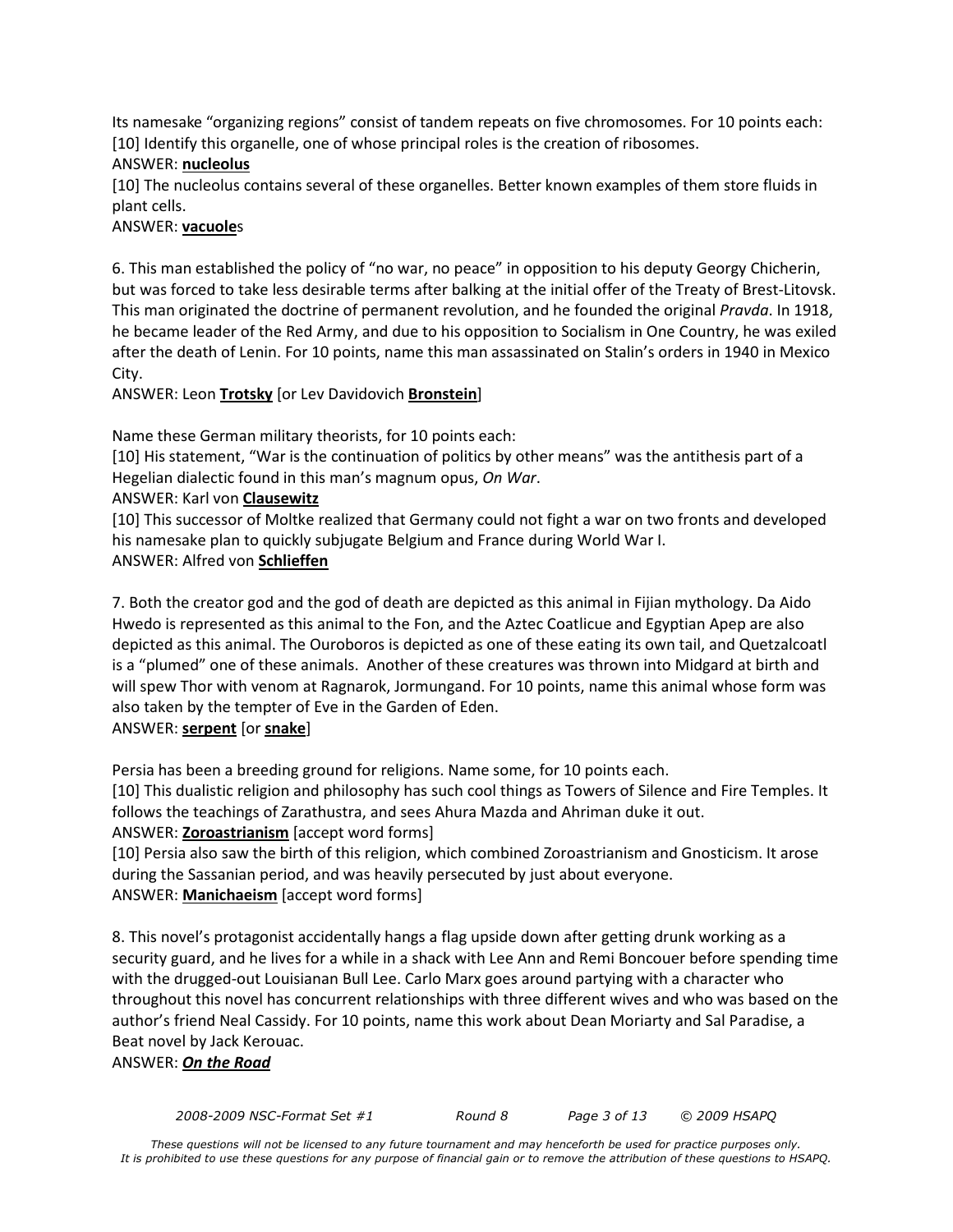This play follows *Agamemnon* and *The Libation Bearers* in the *Oresteia* trilogy. For 10 points each: [10] Name this play in which the Furies become the title "kindly ones" after Athena casts the tiebreaking vote on a jury that is trying Orestes for the murder of his mother.

#### ANSWER: *The Eumenides*

[10] The *Oresteia* was written by this author of *Seven Against Thebes* and *Prometheus Bound*.

ANSWER: **Aeschylus**

*2008-2009 NSC-Format Set #1 Round 8 Page 4 of 13 © 2009 HSAPQ*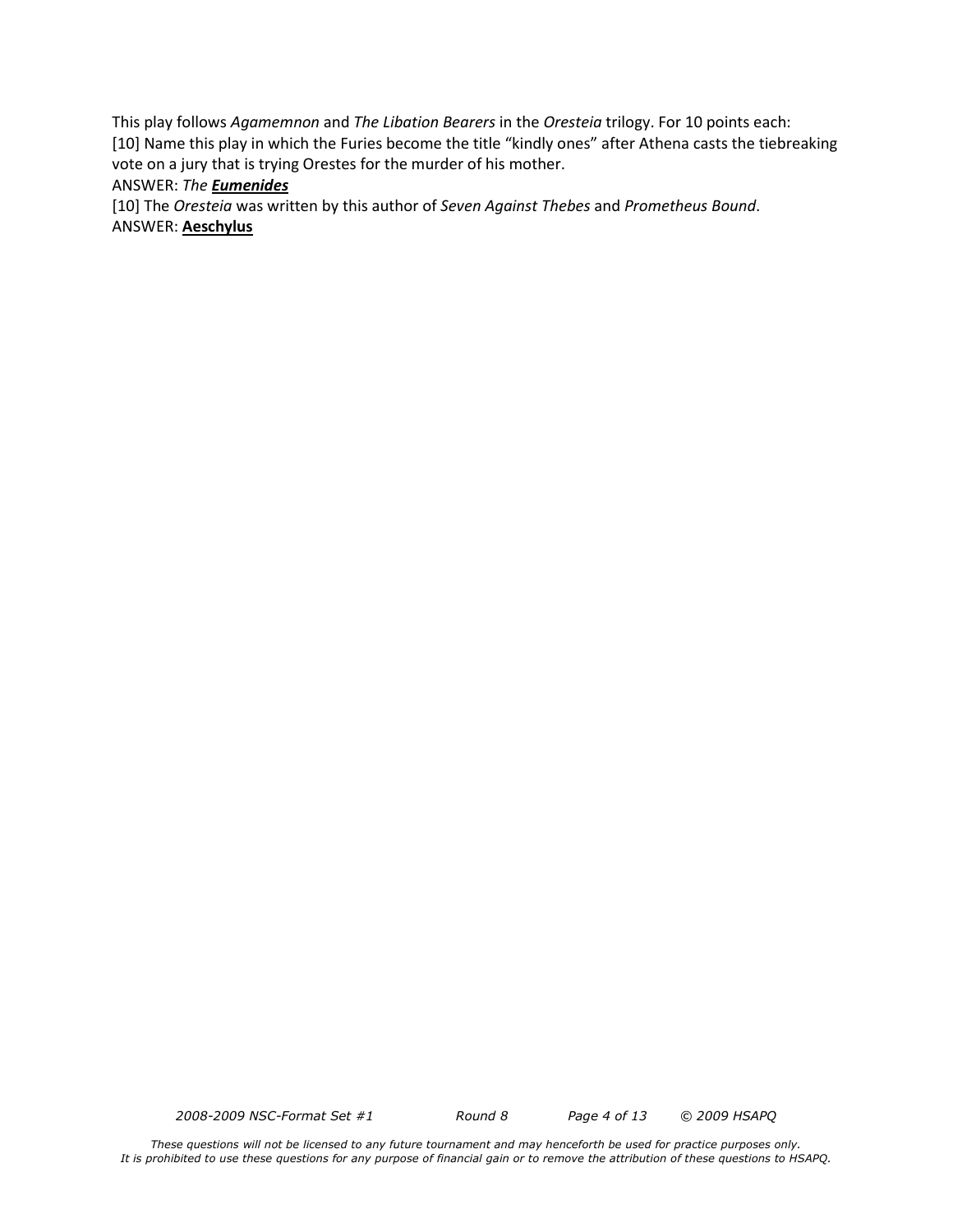# A HSAPQ High School Academic Pyramid Questions

2008-2009 NSC-Format Set #1

Round 8

Category Quiz Bonus Choices

**Arts Current Events Geography History Literature Math Calculation Religion Social Science**

**Arts Current Events Geography History Literature Math Calculation Religion Social Science**

*2008-2009 NSC-Format Set #1 Round 8 Page 5 of 13 © 2009 HSAPQ*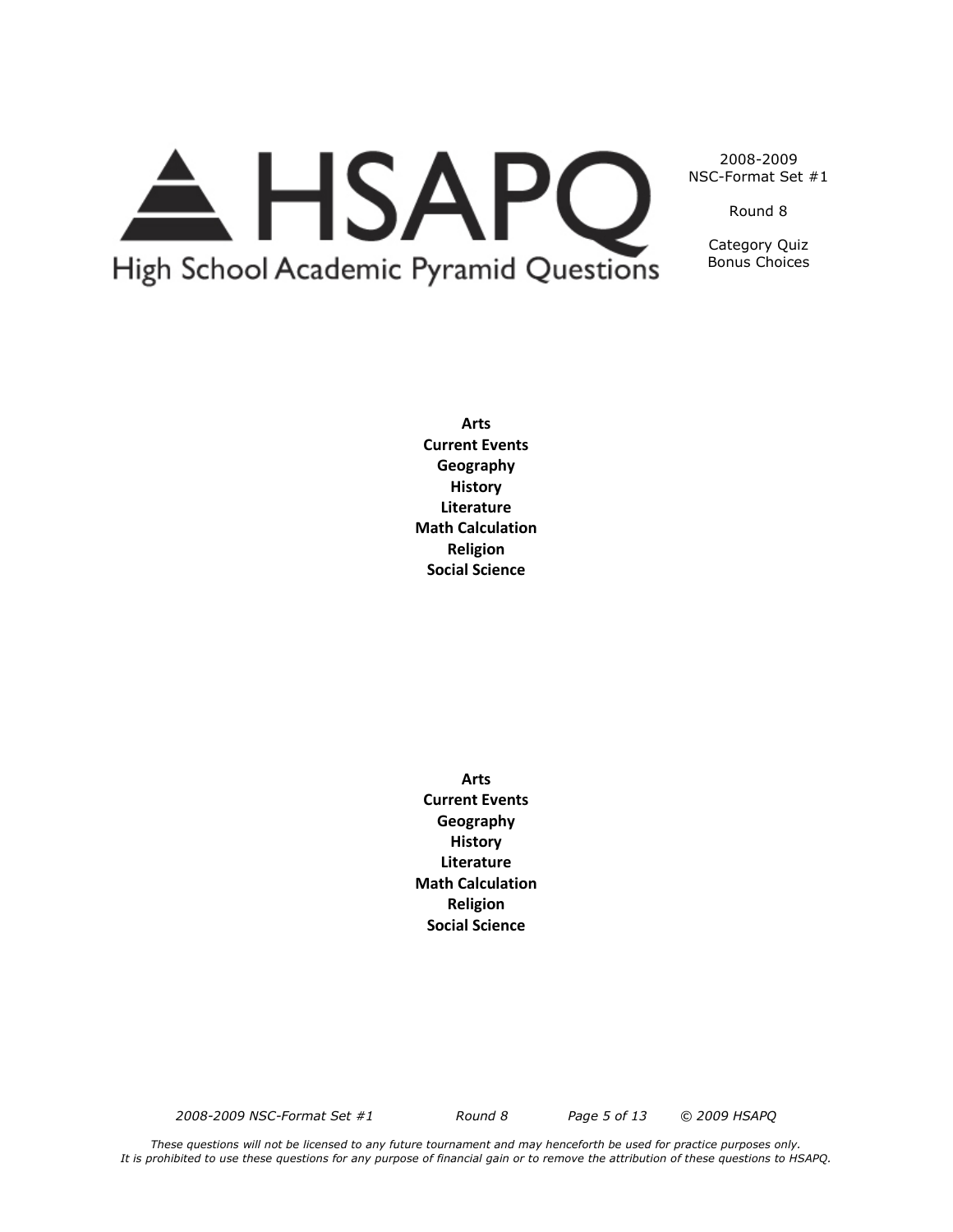2008-2009 NSC-Format Set #1

Round 8

Category Quiz Tossups

### High School Academic Pyramid Questions

**HSAPC** 

9. This man's bronze *Herm of St. Stephen* is featured at the Cathedral Treasury in Zagreb, and another of his works depicts an angel carrying a crown of thorns. One of his late works depicts a woman on her deathbed in *Beata Ludovico Albertoni*; a better known work is the baldacchino for St. Peter's Basilica. His sculpture groups include *The Rape of Prosperina* in addition to *Apollo and Daphne*. Best known for a work in the Cornaro Chapel, for 10 points, name this Italian sculptor who showed arrows of light piercing a female mystic in his *St. Theresa in Ecstasy*. ANSWER: Giovanni Lorenzo **Bernini**

10. One character in this movie claims a lisp causes her to call her dog Tory instead of Toby. That character, Tess, is shown eating ribs in a slideshow. A car getting stuck in mud prompts two characters in this film to go to a bar and sing "Bennie and the Jets." The main character of this movie loses a planner in a taxi shared with Kevin Doyle, played by James Marsden, after attending two weddings in one night. For 10 points, name this film starring Katherine Heigl, whose character has worn the titular quantity of clothing as a frequent bridesmaid.

#### ANSWER: *27 Dresses*

11. One feature of this name is located near Loch Fyne in Argyll, and another has a high point at Prokletjie. In addition to the Arrochar and Dinaric varieties, another of them in Washington is the Issaquah type, and the Hida and Akaishi comprise the Japanese variety of this feature. One of them contains the Tasman Glacier and Mount Cook, the Southern variety of New Zealand, while another names a notable region in Romania. For 10 points, give the common name of these mountain ranges, the best known of which contains the Matterhorn and Mont Blanc. ANSWER: **Alps** Mountains

12. Supreme Court justice William Johnson subverted the enforcement of this law in the *Gilchrist* case. This response to the Orders in Council and the Berlin and Milan decrees was protested with a cartoon of a turtle "nicking" a man holding a barrel of flour. Strongly opposed by the Essex Junto, this law was a protest of Napoleon and Britain's policies, and was superseded by the Non-Intercourse Act and Macon's Bill Number Two. For 10 points, name this 1807 law that prohibited all exports from the United States. ANSWER: **Embargo** Act

13. One of this author's novels contrasts David Sechard, who invents an improved printing press, with Lucien Rubempre, a poet who becomes a hack journalist. In another of this author's novels, the title character loves her cousin Charles, but instead marries the wealthy Monsieur de Bonfons. This author of *Lost Illusions* and *Eugenie Grandet* created the characters of Vautrin and Eugene de Rastignac in a massive series of over one hundred realistic novels. For 10 points, name this French author whose *The Human Comedy* includes *Pere Goriot*.

#### ANSWER: Honore de **Balzac**

*2008-2009 NSC-Format Set #1 Round 8 Page 6 of 13 © 2009 HSAPQ*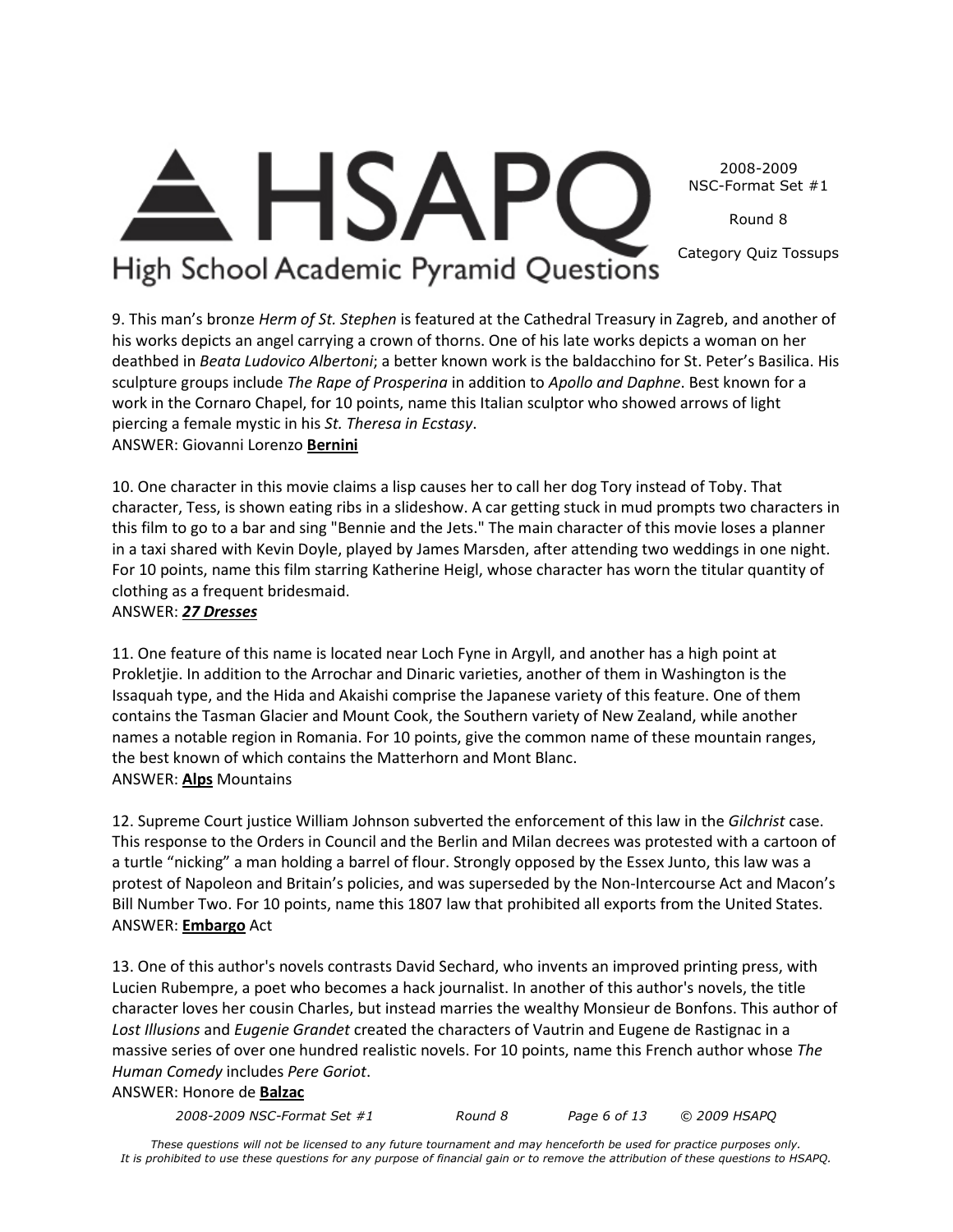14. The genomes of many species in this genus, such as *simulans* and *yakuba*, have been completely sequenced by Berkeley researchers. One member of this genus has the longest known sperm and is called *bifurca*. Genders of members of this genus can be distinguished by their "sex combs," and mutations include yellow, ebony, white-eyed, and dumpy. They were studied extensively to test Hugo de Vries' mutation theory by Thomas Hunt Morgan. For 10 points, name this genus of common model organism *melanogaster*, more commonly known as a fruit fly. ANSWER: *Drosophila* [prompt on "fruit fly"]

*2008-2009 NSC-Format Set #1 Round 8 Page 7 of 13 © 2009 HSAPQ*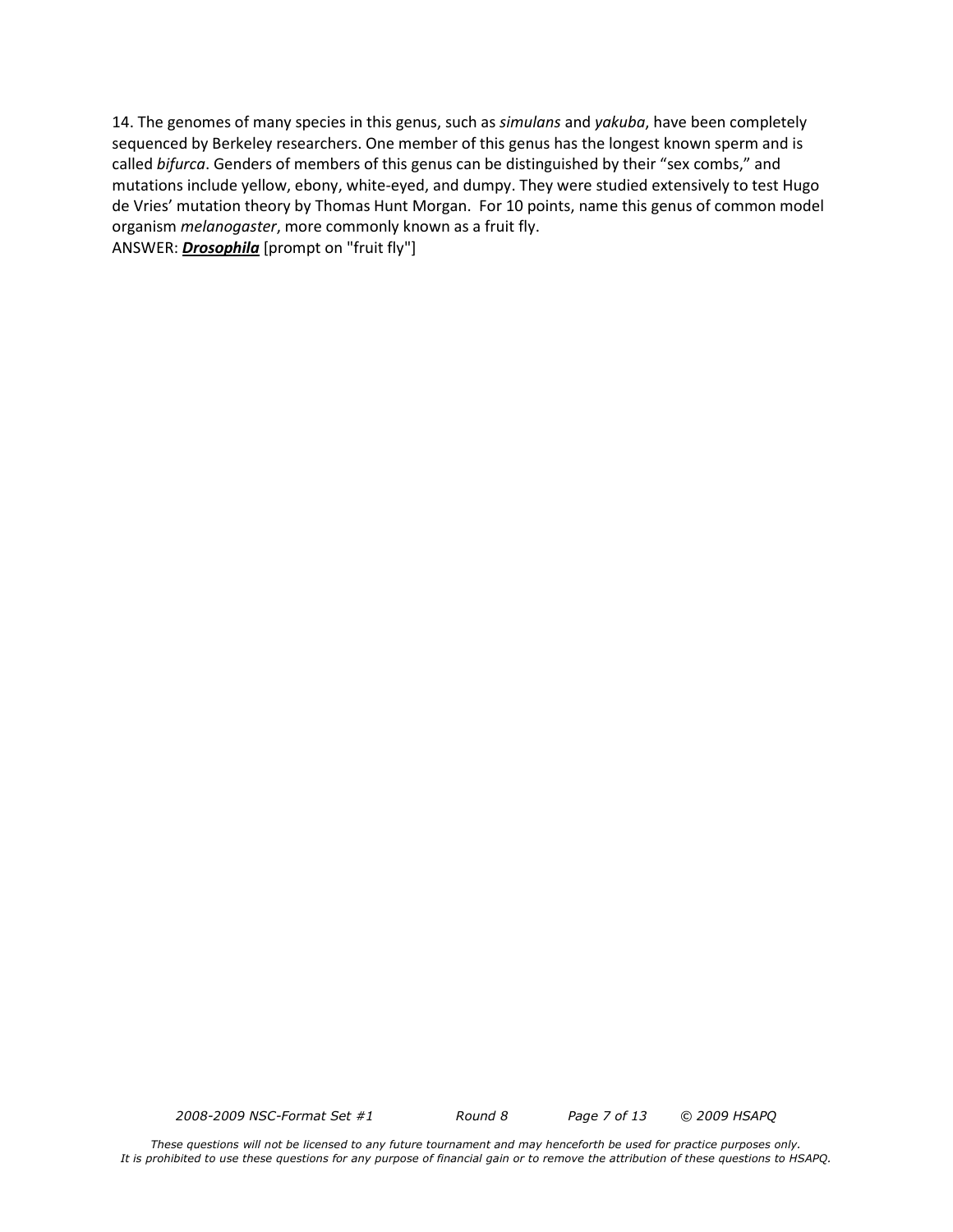### A HSAPC High School Academic Pyramid Questions

2008-2009 NSC-Format Set #1 Round 8

> Category Quiz Bonuses

#### **Arts**

One work of his for piano and orchestra is *Nights in the Garden of Spain*, and he used Andalusian influences in *El Amor Brujo*, which contains the "Ritual Fire Dance." For 15 points, name this Spanish composer of *The Three Cornered Hat*.

ANSWER: Manuel de **Falla** y Matheu

#### **Current Events**

It has a name that translates as "forward," and Tzipi Livni was elected as its leader in 2008. For 15 points, name this political party that is currently the largest in the Knesset. ANSWER: **Kadima**

#### **Geography**

Called Tamaki-makau-rau by the Maori, this city contains the Manukau and Waitemata harbors and lies between the Waitakere and Hunua mountain ranges. For 15 points, name this city of North Island that is the largest in New Zealand.

ANSWER: **Auckland**

#### **History**

Fought between the Broad and Pacolet rivers, this engagement saw a feigned retreat by militia under Andrew Pickens, and a cavalry charge by William Washington. For 15 points, name this 1781 battle, a victory for Daniel Morgan over Banastre Tarleton in South Carolina. ANSWER: Battle of **Cowpens**

#### **Literature**

The title of a Jean Giraudoux play claims that it is the thirty-eighth literary treatment of the story of this mythological figure. For 15 points, name this subject of Plautus play, in which the titular character returns to his wife Alcmene only to find that Zeus has slept with her. Answer: **Amphitryon**

#### **Math Calculation**

A box contains 50% shirts and 50% jeans. Half of the shirts have tags, but all of the jeans do. For 15 points, if a person picks up a random tag, what is the probability that it is attached to a pair of jeans? ANSWER: **2/3** [or **0.66**7; or **66.**6**%**; or close equivalents]

*2008-2009 NSC-Format Set #1 Round 8 Page 8 of 13 © 2009 HSAPQ*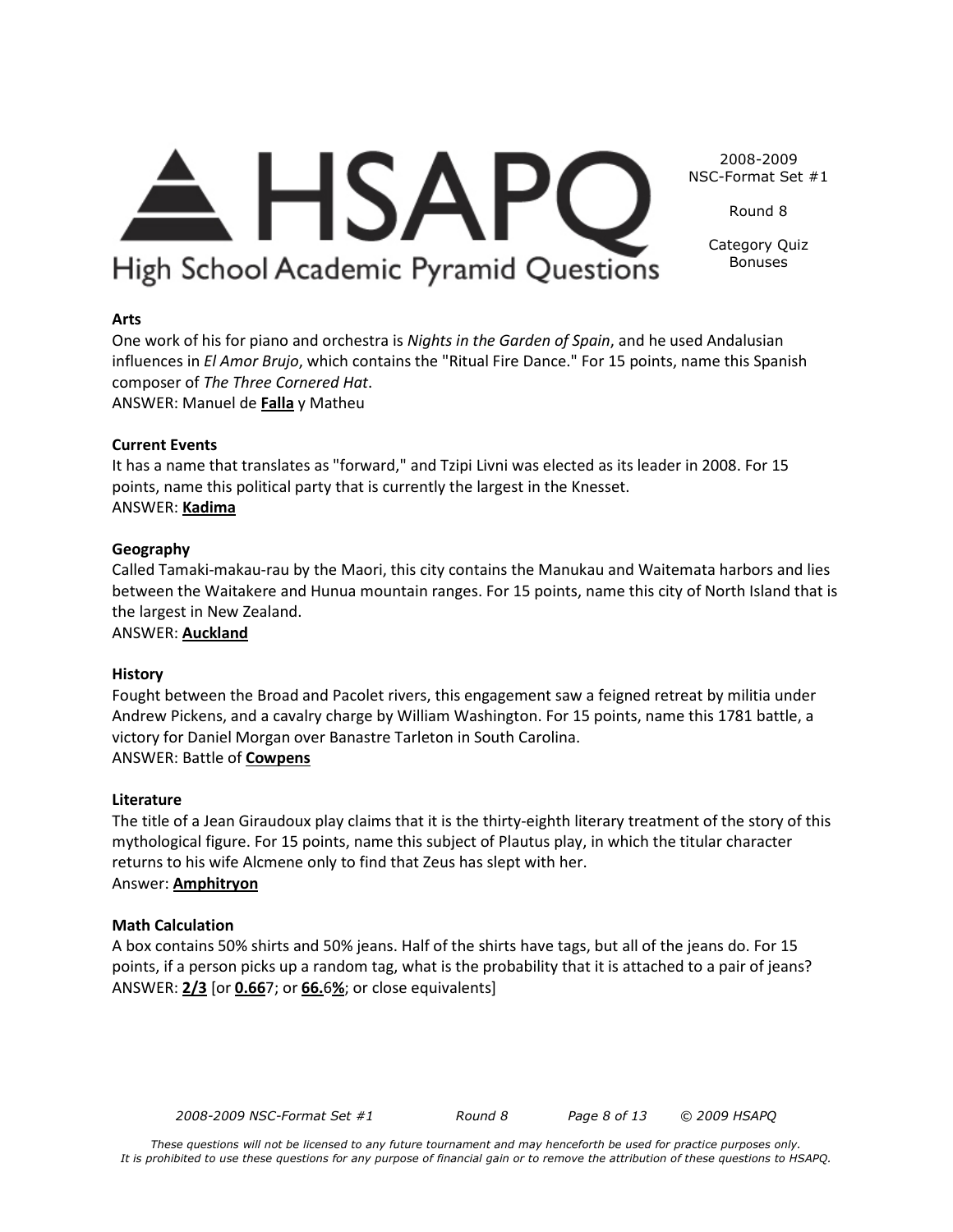#### **Religion**

This prophet's book uses the metaphor of a marriage between God and Israel in which Israel has relations with other men. For 15 points, name this minor prophet whom God forced to marry a harlot called Gomer.

ANSWER: **Hosea**

#### **Social Science**

Over several trials, a trained dog salivates upon hearing a tone, but receives no reward. For 15 points, name the process by which the dog slowly stops salivating in response to the tone. ANSWER: **extinction**

*2008-2009 NSC-Format Set #1 Round 8 Page 9 of 13 © 2009 HSAPQ*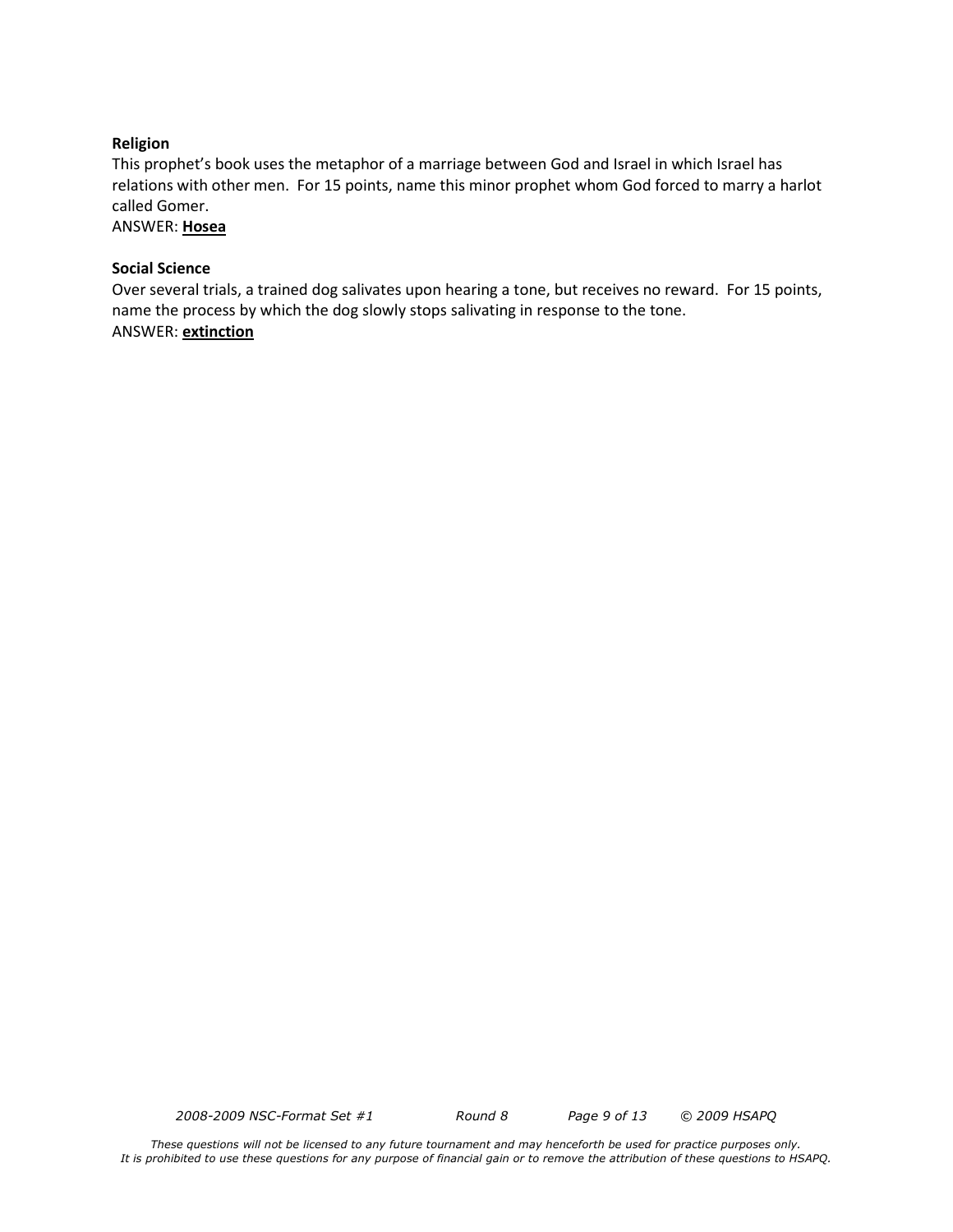2008-2009 NSC-Format Set #1

Round 8

Stretch Phase

## <del>A</del> HSAPC High School Academic Pyramid Questions

15. This process aids the production of symmetrical dimers from radicals in a namesake Kolbe reaction. It aids in the reduction of p-benziquinone, and another reaction involving it results in ferrocyanide ions. One test often coupled with it involves a wooden splinter which bursts into a bright white flame, and iron is frequently avoided for constructing the apparatus in which it occurs, as reactive metals can corrode the namesake cell. For 10 points, name this method of separating compounds into ones forming at the anode and cathode by the passage of electricity. ANSWER: **electrolysis**

This character is initially a Magi-Peel salesman. For 10 points each: [10] Name this subject of four books subtitled "Run," "Is Rich," "Redux," and "At Rest." ANSWER: **Harry** "**Rabbit**" **Angstrom** [accept any or all of the three] [10] The "Rabbit" books were written by this author of *The Witches of Eastwick*. ANSWER: John Hoyer **Updike** [10] This collection by Updike includes "Flight" and "Friends from Philadelphia." The title story centers on a teenager named David Kern, who shoots some birds in a barn.

### ANSWER: *Pigeon Feathers*

16. The Hyksos' capital city of Avaris was a former center of devotion to this god, who was elevated under Hyksos rule due to similarities with Baal. Another sacred city was Ombos, and though this god was originally depicted as a donkey, he slowly morphed into a dog-like creature. This god may be best known for scattering thirteen pieces of his brother's body after murdering him. For 10 points, name this husband of Nephthys and brother of Osiris, the Egyptian god of evil. ANSWER: **Set**h

A petition from over 1,000 economists did not prevent Herbert Hoover from signing this piece of legislation that is named for a Utah senator and an Oregon representative. For 10 points each: [10] Name 1930 act that raised United States tariffs to record levels in an unsuccessful effort to stave off the effects of the Great Depression.

#### ANSWER: **Hawley-Smoot** Tariff Act [or **Smoot-Hawley** Tariff Act]

[10] Hawley-Smoot helped lead to this 1944 agreement signed at the namesake New Hampshire resort. It resulted in the General Agreement on Tariffs and Trade.

#### ANSWER: **Bretton Woods** [or **United Nations Monetary and Financial Conference**]

[10] Prime Minister R.B. Bennett lost to Mackenzie King shortly after this nation adopted the Imperial Preference in response to Hawley-Smoot.

ANSWER: **Canada**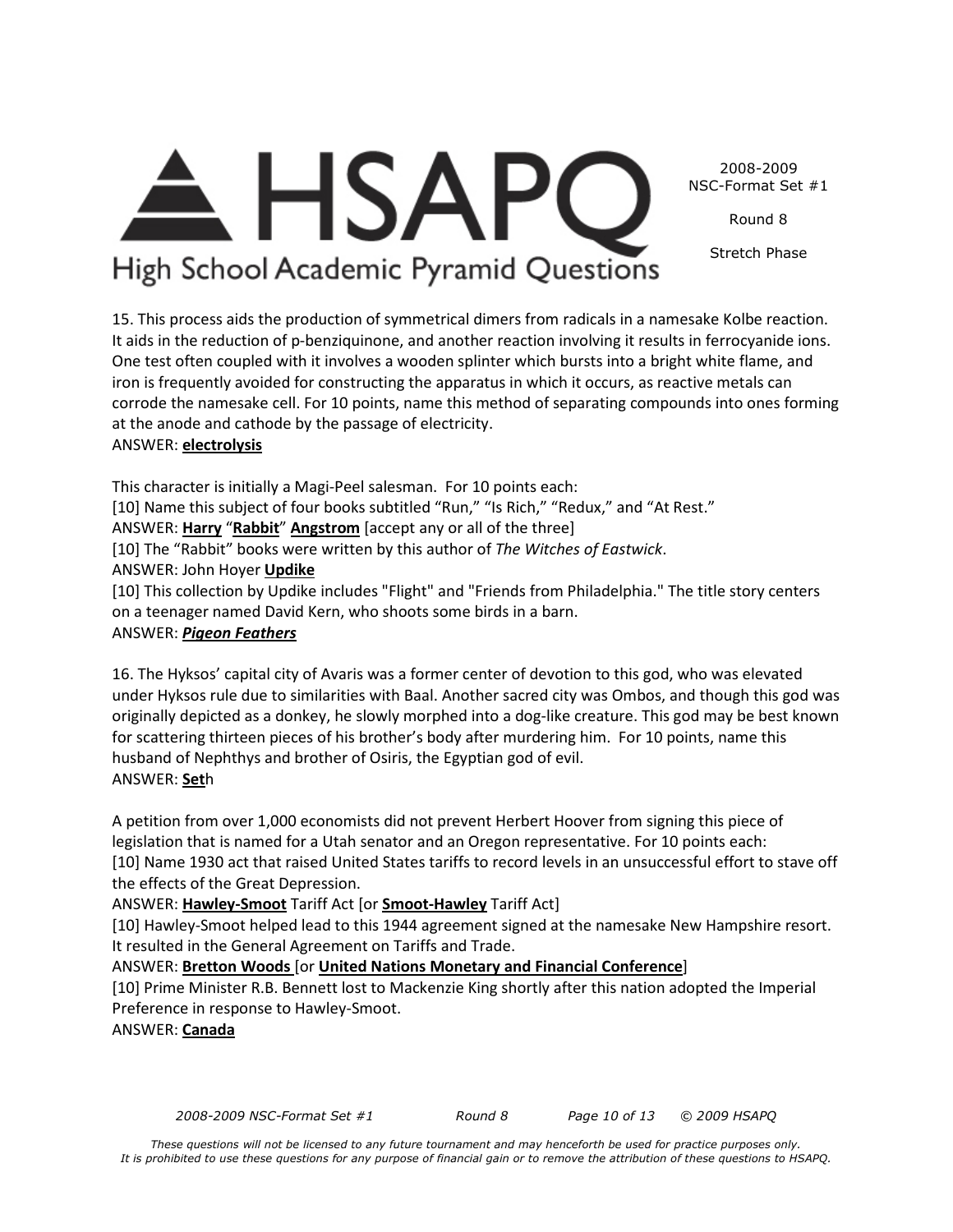17. This poem uses the comparison of a "magic lantern [that] threw the nerves in patterns on the screen," and the speaker mentions "the Eternal footman." Described as "rub[bing] its back upon the window-panes" is a "yellow fog," and the speaker describes himself as "Lazarus, come from the dead" before lamenting "that is not what I meant at all." Beginning with "let us go then, you and I, this poem features "women [who] come and go / talking of Michelangelo." For 10 points, name this supposedly romantic dramatic monologue by T.S. Eliot.

#### ANSWER: "The **Love Song of J. Alfred Prufrock**"

Identify these genetic phenomena and related terms, for 10 points each.

[10] A pair of these chromosomal copies are joined by their centromeres during the S phase of the cell cycle.

#### ANSWER: sister **chromatid**

[10] This exchange of chromosome segments is the main mechanism for genetic diversity, occurring between sister chromatids at the chiasmata.

#### ANSWER: **crossing-over**

[10] The cause of many trisomies, this occurs when a pair of sister chromatids fails to separate during meiosis.

#### ANSWER: **no disjunction**

18. The *wiratham* movement was a pro-Japanese effort in this country during World War II. For a time in the eighteenth century, this country was ruled by an insane king named Taksin from the city of Thon Buri. In the twentieth century, the Promoters Revolution lessened the power of its royal Chakri Dynasty, and, in total, eighteen military coups have occurred here since the 1940s. For 10 points, name this country currently led by Rama IX, the only Southeast Asian state never colonized by Europeans, which was once known as Siam.

ANSWER: **Thailand** [prompt on "Siam" before it is read]

He shoots himself with Albert's pistols after failing to overcome his pining for Lotte. For 10 points each: [10] Name this romantic youth, whose "sorrows" are described in a popular 1774 novel.

#### ANSWER: Young **Werther**

[10] This prolific Sturm und Drang author of *The Elective Affinities* wrote *The Sorrows of Young Werther*. ANSWER: Johann Wolfgang von **Goethe**

[10] In Goethe's version of this character's story, he makes a deal with Mephistopheles for the love of Margerete or Gretchen.

#### ANSWER: Doctor **Faust**

19. The process by which they enter tissues is called diapedesis. Their progenitor cells include band cells and myelocytes. Less than one percent of them release the anti-clotting protein heparin, while the most common form of them are sometimes known as PMNs and secrete lysozymes. In addition to basophils and neutrophils, they also include eosinophils, monocytes, and lymphocytes. For 10 points, name this only class of blood cells to contain nuclei, a major part of the immune system. ANSWER: **white blood cells** [or **leukocytes**]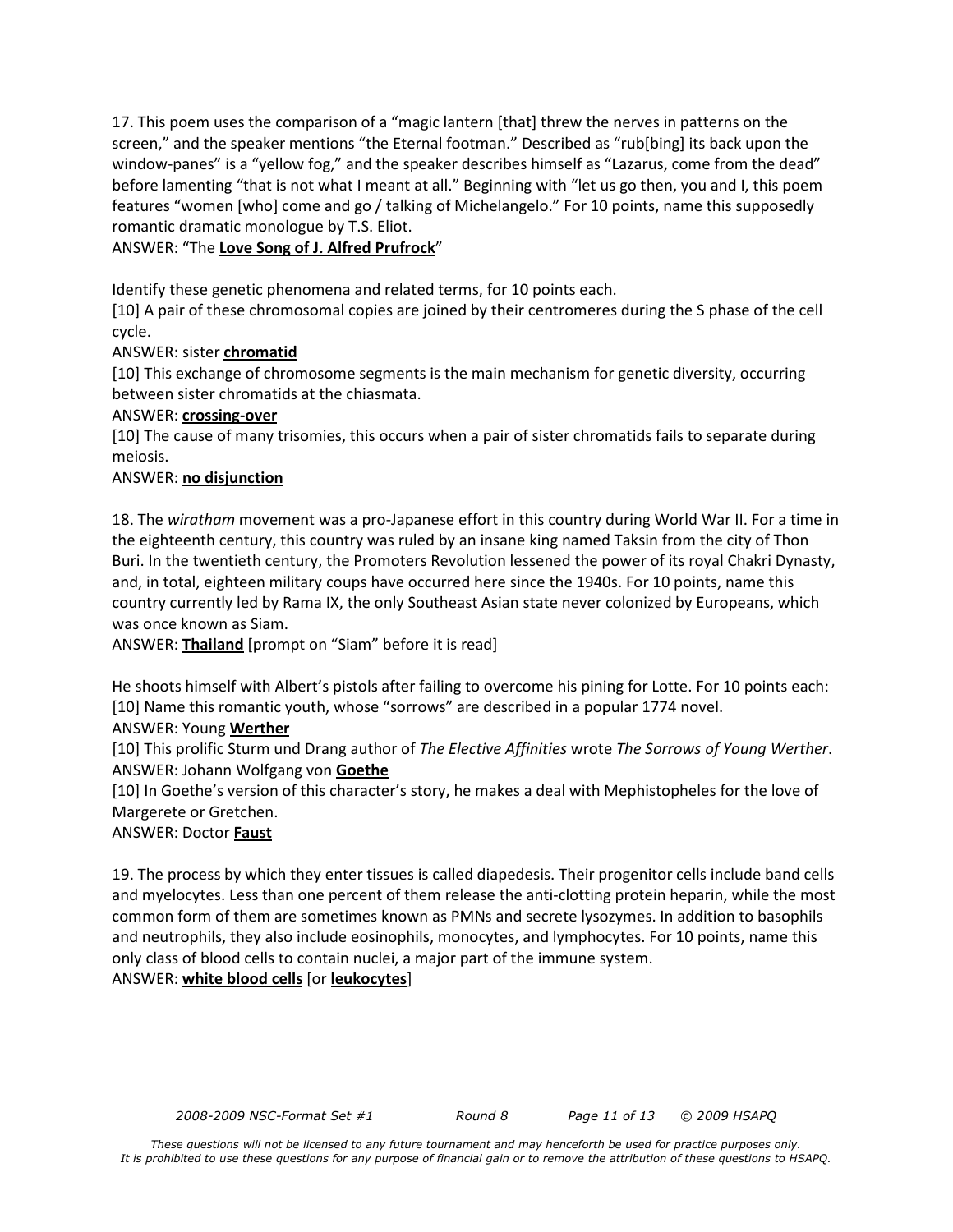One design by this man was inspired by the Maison Carrée in Nîmes, and his residence near Charlottesville featured a pedimented portico fronting a saucer dome. For 10 points each: [10] Name this man who designed Monticello.

ANSWER: Thomas **Jefferson**

[10] Jefferson's design of Monticello was inspired by the Villa Rotonda, which was created by this 16th century Italian architect and author of *The Four Books of Architecture*.

ANSWER: Andrea **Palladio** [or **Andrea di Pietro** della Gondola]

[10] This English architect drew on some of Palladio's principles in his works, including the rebuilding of St. Paul's Cathedral after the Great Fire of London.

ANSWER: Christopher **Wren**

20. In one painting by this man, the central figure in red is tied by rope to a man in green while another painting depicts a man in blue surrounded by ten nude figures. The artist of *Dormition of the Virgin*, in addition to *The Disrobing of Christ* and *Opening of the Fifth Seal*, he created a work for Andres Nunez that depicts Saints Stephen and Augustine. For 10 points, name this Mannerist painter of *The Burial of the Count of Orgaz* and *View of Toledo*.

ANSWER: **El Greco** [or Domenicos **Theotokopoulos**]

An example of the structural kind is the contrast between isobutane and n-butane. For 10 points each: [10] Identify these compounds with the same molecular formula but various structural differences. ANSWER: **isomer**

[10] In organic chemistry, an example of this is the equilibrium between enols and ketones. The main difference between those molecules is the location of the double bond.

#### ANSWER: **tautomer**

[10] In contrast to diastereomers, these isomers are reflections of each other through a plane. ANSWER: **enantiomer**

21. One of this author's short stories tells of a woman named Phoenix Jackson who takes the title route despite being threatened by a hunter with a gun. That story is collected in this author's *A Curtain of Green* and is titled "A Worn Path." This author wrote of Jamie Lockhart kidnapping and falling in love with Rosamund in *The Robber Bridegroom* and wrote about Laura McKelva returning to New Orleans to take care of the Judge in *The Optimist's Daughter*. For 10 points, name this female author of *Delta Wedding* and "Why I Live at the P.O."

#### ANSWER: Eudora **Welty**

Identify the following about fish and fishers in mythology, for 10 points each.

[10] The name "Fisher King," given to such figures as Bron and Alain, refers to the man who guarded this object from Arthurian myth. Sir Galahad was the only one pure enough to recover it.

#### ANSWER: the **Holy Grail** [or **Graal**; or **Sangreal**]

[10] This son of Poseidon and Amphitrite has the lower body of a fish, and controls the waves by blowing a conch shell.

#### ANSWER: **Triton**

[10] In Celtic myth, Gwion Bach once turned himself into a fish while escaping from Ceridwen. Later, Gwion would be reborn as this "radiant-browed" bard and poet.

#### ANSWER: **Taliesin** [or **Merddin**]

*2008-2009 NSC-Format Set #1 Round 8 Page 12 of 13 © 2009 HSAPQ*